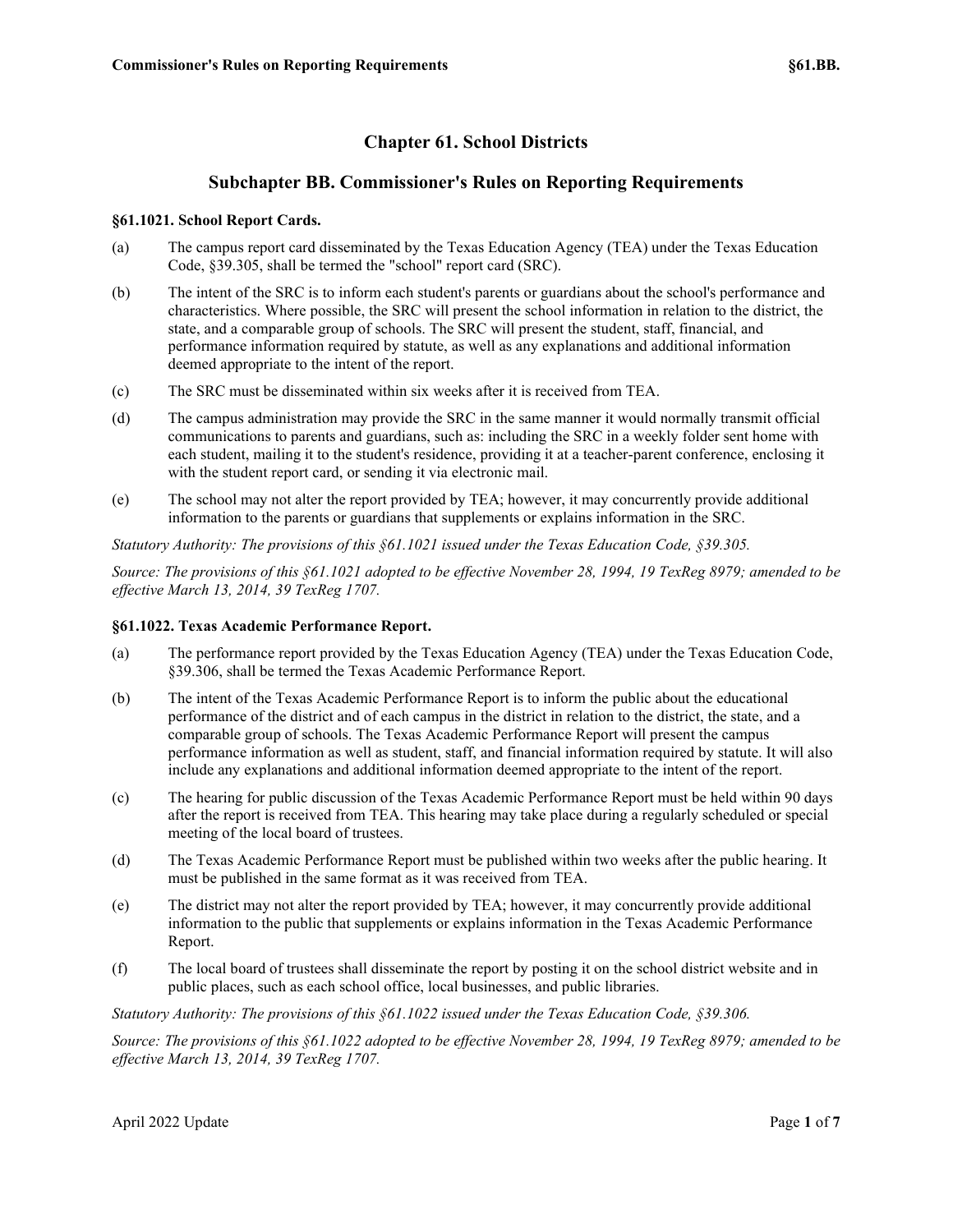#### **§61.1025. Public Education Information Management System (PEIMS) Data and Reporting Standards.**

- (a) Data submissions. The Public Education Information Management System (PEIMS) consists of all data submitted by school districts, charter schools, campuses, and other educational organizations and entities to the Texas Education Agency (TEA).
- (b) Standards. Data standards, established by the commissioner of education under Texas Education Code (TEC), §48.008, shall be used by school districts and charter schools to submit information required for the legislature and the TEA to perform their legally authorized functions. Data standards shall be published annually in official TEA publications. These publications shall be widely disseminated and include:
	- (1) descriptions of the data collections and submission requirements;
	- (2) descriptions of data elements and the codes used to report them, which include pregnancy as a reason a student withdraws from or otherwise no longer attends public school;
	- (3) detailed responsibilities of school districts, education service centers, and the TEA in connection with the data submission processes, including each deadline for submission and resubmission; and
	- (4) descriptions of the data submission requirements, including submission record layout specifications and data edit specifications.
- (c) External review process. The commissioner shall establish a policy advisory group that provides oversight of data collections and reporting standards policies. The policy advisory group membership shall be composed of representatives of school districts, charter schools, education service centers, state government, and educational associations. Subcommittees consisting of technical experts and representatives from user groups may be established by the commissioner to provide timely and impartial reviews of requested changes or additions to TEA data collections and reporting standards. The procedure for adding, deleting, or modifying data elements described in paragraphs (1)-(5) of this subsection provides consistency in updates to the data and reporting standards. The commissioner may approve changes to the data and reporting standards outside this process if necessary to expedite implementation of data collections and reporting.
	- (1) Prepare proposal. A written proposal is prepared to add, delete, or modify data elements. The proposal provides justification for the data collection, determination of data availability, and definitions of critical attributes and required analyses of requested data elements.
	- (2) Conduct research. Survey a sampling of districts to update and refine cost estimates, assess district burden, and determine any benefits from a pilot of the data collection.
	- (3) Solicit feedback. The subcommittee(s) established by the commissioner and other appropriate TEA committees review proposals and make formal, written recommendations to the policy advisory group. The policy advisory group reviews proposals and committee recommendations and makes recommendations to the commissioner for approval, modification, or rejection of the proposed changes.
	- (4) Collect data. Data standards and software made available to districts online are updated annually, implementing changes to data submissions requirements.
	- (5) Reevaluate data requirements. All data elements are reviewed by the commissioner-appointed subcommittee(s) and policy advisory group on a three-year cycle as part of an ongoing sunset process. The sunset process is designed to ensure that data standards meet the requirements specified in TEC, §48.008(c)(1)-(3) and (d).
- (d) Internal review process. The commissioner shall establish and determine the membership of a TEA committee that provides oversight of the TEA data collections and reporting policies. The commissioner shall also establish a TEA subcommittee that reviews data collections and reporting standards according to the requirements specified in TEC,  $§48.008(c)(1)-(3)$  and (d). The subcommittee is also responsible for maintaining data collections at the TEA. The procedure for adding, deleting, or modifying data elements described in subsection  $(c)(1)-(5)$  of this section provides consistency in updates to data and reporting standards. The commissioner may approve changes to data and reporting standards outside this process if necessary to expedite implementation.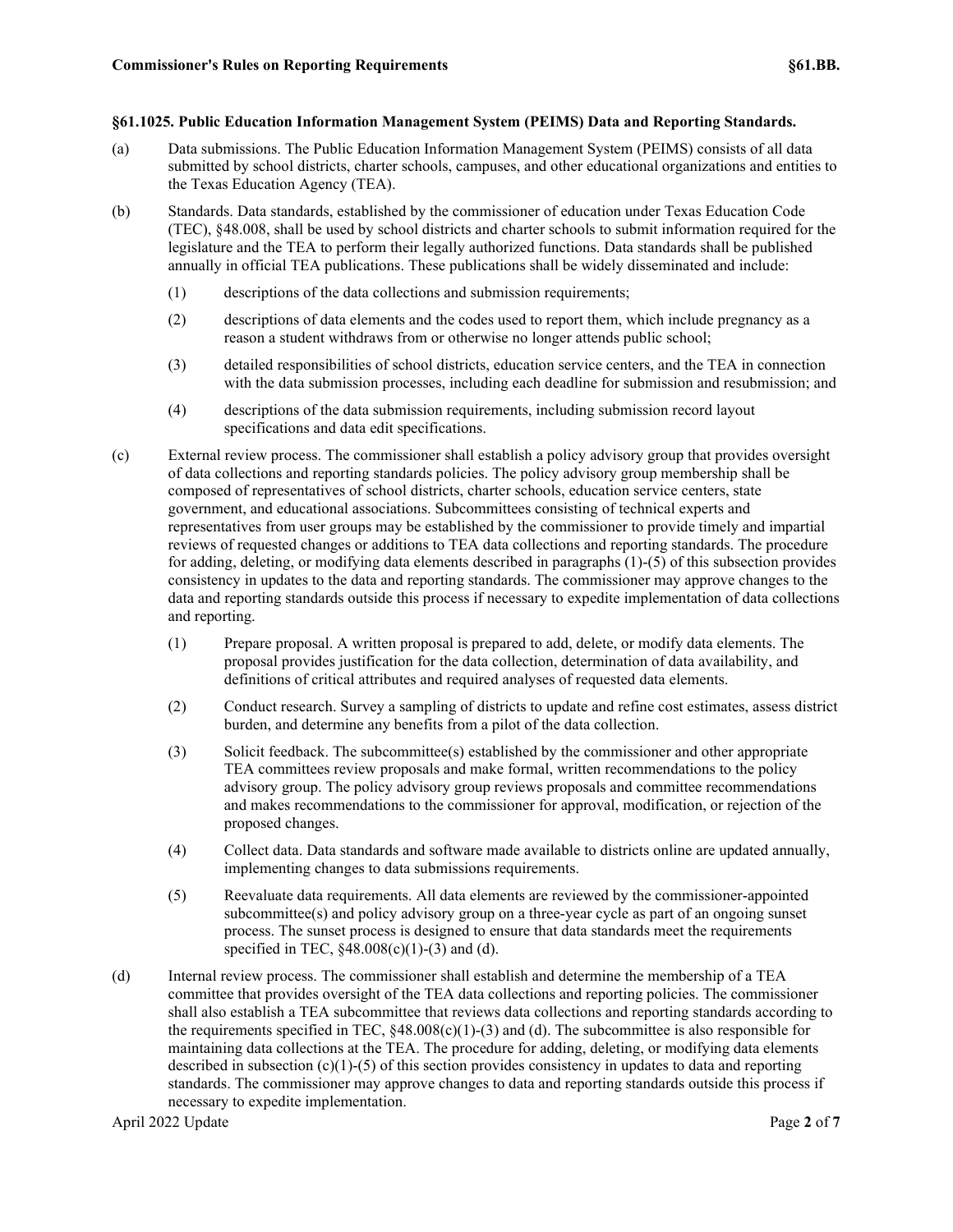*Statutory Authority: The provisions of this §61.1025 issued under the Texas Education Code, §48.008 and §48.009.*

*Source: The provisions of this §61.1025 adopted to be effective May 30, 2001, 26 TexReg 3744; amended to be effective July 14, 2005, 30 TexReg 3995; amended to be effective November 10, 2020, 45 TexReg 7997.*

#### **§61.1026. Statutorily Required Reporting through the Public Education Information Management System.**

- (a) Each school district and open-enrollment charter school shall report through the Texas Student Data System Public Education Information Management System (TSDS PEIMS) the number of full-time equivalent school counselors, defined as 40 hours of counseling services a week, at each campus.
- (b) Each school district and open-enrollment charter school shall report through TSDS PEIMS for each campus:
	- (1) the availability of expanded learning opportunities that are provided during:
		- (A) an extended school day program that students are required to attend as part of the regular program of the campus at which students are enrolled to increase the academic achievement and development of participating students;
		- (B) an extended school year program that students are required to attend as part of the regular program of the campus at which students are enrolled to increase the academic achievement and development of participating students; or
		- (C) a supplemental voluntary structured learning program that:
			- (i) occurs outside of the regular school day, including before- and after-school programs and summer programs; and
			- (ii) is coordinated with and enhances the regular academic program of the campus to increase the academic achievement and development of the participating student; and
	- (2) the availability of expanded learning opportunities that are provided by offering:
		- (A) rigorous coursework that includes activities related to providing Texas Essential Knowledge and Skills (TEKS)-aligned credit-earning courses, including activities related to dual credit and credit recovery;
		- (B) mentoring that consists of scheduled interaction between a trained adult and an individual student in which the adult provides support and teaches life skills to help the student's personal and academic development;
		- (C) tutoring that consists of one-on-one or small group instruction, led by a certified teacher, that provides supplemental content instruction or homework help to support student mastery of academic material and that does not include academic skill-building activities;
		- (D) physical activity that consists of instructor-led activities designed to provide students with supplemental opportunities for individual or group exercise or related knowledge and skills that encourage regular physical activity;
		- (E) academic support that provides supplemental instruction related to student academic skill development, including compensatory education, test-taking skills, and related academic skill-building, and that does not include tutoring and homework help; or
		- (F) educational enrichment in one or more subjects, including fine arts, civic engagement, science, technology, engineering, and mathematics, that includes activities that engage students in actively exploring academic content introduced during the regular school day to increase the academic success of students and consists of activities that are intentionally designed to align with but not replicate the instruction.

April 2022 Update Page 3 of 7 *Statutory Authority: The provisions of this §61.1026 issued under the Texas Education Code, §33.252 and §48.009. Source: The provisions of this §61.1026 adopted to be effective September 1, 2020, 45 TexReg 6105.*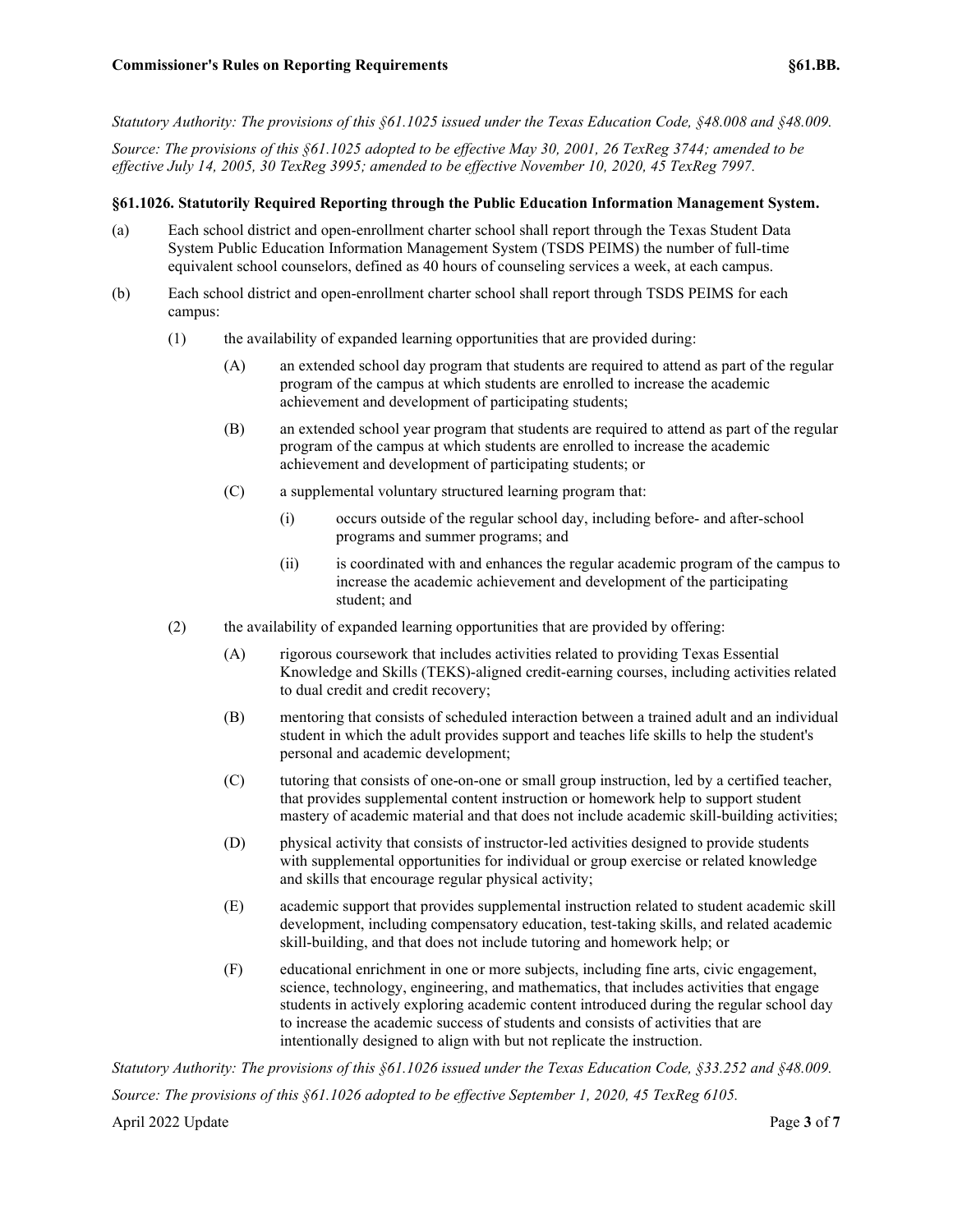## **§61.1027. Report on the Number of Educationally Disadvantaged Students for Calculating the Compensatory Education Allotment.**

- (a) Student eligibility. To be considered educationally disadvantaged in order to be counted to generate the compensatory education allotment pursuant to Texas Education Code (TEC), §48.104, a student must meet the income requirements for eligibility under the National School Lunch Program (NSLP), authorized by 42 United States Code, §§1751, et seq. School districts and open-enrollment charter schools may use the following approved methods for the purpose of receiving the compensatory education allotment pursuant to TEC, §48.104:
	- (1) parent certification, where the parent or guardian asserts meeting the income requirements for eligibility under this subsection;
	- (2) direct certification, where the process by which eligible children are certified for free meals without the need for a household application based on household participation in one or more federal assistance programs; or
	- (3) direct verification, where public records are used to verify a student's eligibility for free or reduced-price meals when verification of student eligibility is required.
- (b) Student eligibility under the alternative method. In order to calculate the formula transition grant pursuant to TEC, §48.277, and §61.1011 of this title (relating to Formula Transition Grant), for purposes of calculating the compensatory education allotment under TEC, §42.152, as that section existed prior to House Bill 3, 86th Texas Legislature, 2019, school districts and open-enrollment charter schools with one or more campuses not participating in the NSLP may derive an eligible student count by an alternative method.
	- (1) To be considered educationally disadvantaged in order to be counted for compensatory education funding using the alternative method, a student must meet the income requirements for eligibility under the NSLP.
	- (2) The total number of eligible students is the average of the best six months' count of students in accordance with paragraph (1) of this subsection. For school districts and open-enrollment charter schools in the first year of operation, the count is taken from the current school year. For all others, the count is from the preceding school year.
	- (3) For the purposes of receiving compensatory education funding under this subsection, school districts and open-enrollment charter schools must apply and adhere to reporting procedures.
		- (A) The commissioner of education will make available to school districts and openenrollment charter schools appropriate income eligibility guidelines and application and reporting forms. The number of eligible students in accordance with paragraph (1) of this subsection will be reported on a monthly basis to the Texas Education Agency (TEA) in a manner and with a deadline specified by the commissioner.
		- (B) School districts and open-enrollment charter schools must request prior approval from the commissioner to claim students receiving a full-time virtual education through the state virtual school network in their counts of educationally disadvantaged students. The request must include a plan detailing the enhanced services to be delivered to full-time state virtual school network students and submitted in a manner and with a deadline specified by the commissioner.
- (c) Community Eligibility Provision (CEP). School districts and open-enrollment charter schools with one or more campuses using the CEP must still determine each student's individual eligibility status under the income guidelines for the NSLP for purposes of the compensatory education allotment.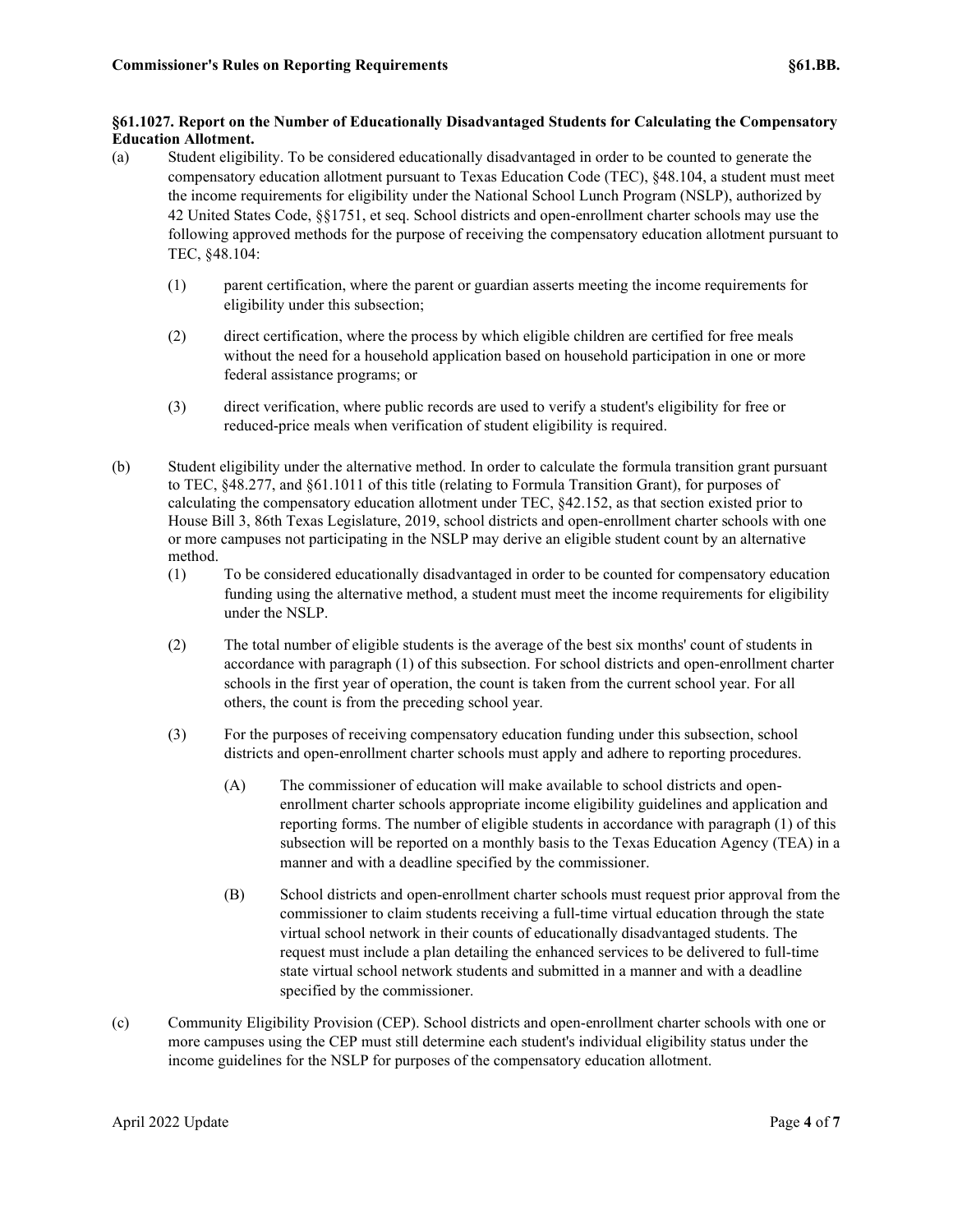- (d) Provisions for students participating in virtual learning in the 2021-2022 school year. For the 2021-2022 school year, students identified as educationally disadvantaged and designated in the Texas Student Data System Public Education Information Management System (TSDS PEIMS) with average daily attendance (ADA) eligibility code 9, Enrolled, Not in Membership Due to Virtual Learning, will generate state compensatory education funds and applicable weight as determined by their census block group number.
- (e) Recordkeeping. School districts and open-enrollment charter schools that receive compensatory education program funding pursuant to this section are responsible for obtaining the appropriate data from families of potentially eligible students, verifying that information, and retaining records.
- (f) Auditing procedures. The TEA will conduct an audit of data submitted by school districts and openenrollment charter schools that receive compensatory education program funding pursuant to this section approximately every five years or on an alternative schedule adopted at the discretion of the commissioner.
- (g) Data source. The compensatory education allotment will be based on each student census block group submitted by school districts and open-enrollment charter schools in the TSDS PEIMS Fall submission. A census block group number must be submitted for every educationally disadvantaged student and each student coded with ADA eligibility code 9, except those students who are homeless, not enrolled, or otherwise ineligible for ADA or who reside in a residential facility and whose parents live outside the district.

## *Statutory Authority: The provisions of this §61.1027 issued under Texas Education Code, §§5.001(4), 48.104, and 48.277.*

*Source: The provisions of this §61.1027 adopted to be effective December 2, 2001, 26 TexReg 9619; amended to be effective May 17, 2016, 41 TexReg 3478; amended to be effective July 21, 2020, 45 TexReg 4971; amended to be effective April 19, 2022, 47 TexReg, 2011..*

## **§61.1028. Reporting of Bus Accidents.**

- (a) Definitions. The following words and terms, when used in this section, shall have the following meanings, unless the context clearly indicates otherwise.
	- (1) Accident--Any accident as described by the Texas Transportation Code, Chapter 550, Subchapter B.
	- (2) School bus--In accordance with the Texas Transportation Code, §541.201, a school bus is a motor vehicle that was manufactured in compliance with the Federal Motor Vehicle Safety Standards (FMVSS) for school buses in effect on the date of manufacture and that is used to transport preprimary, primary, or secondary students on a route to or from school or on a school-related activity trip other than on routes to and from school. A school bus is a bus owned, leased, contracted to, or operated by a school or school district that is regularly used to transport students to and from school or school-related activities; meets all applicable FMVSS; and is readily identified by alternately flashing lights, national school bus yellow paint, and the legend "School Bus." The term does not include a multifunction school activity bus, a school activity bus, or a motor bus.
	- (3) Multifunction school activity bus--In accordance with the Texas Transportation Code, §541.201, a multifunction school activity bus is a subcategory of school bus. It must meet all FMVSS for a school bus except having traffic control devices, including flashing lights and stop arm, and it may not be painted in national school bus yellow. The multifunction school activity bus cannot be used to transport students from home to school or school to home or for any purpose other than school activities.
	- (4) School activity bus--In accordance with the Texas Transportation Code, §541.201, a school activity bus is a bus designed to accommodate more than 15 passengers, including the operator, that is owned, operated, rented, or leased by a school district, county school, open-enrollment charter school, regional education service center, or shared services arrangement and that is used to transport public school students on a school-related activity trip, other than on routes to and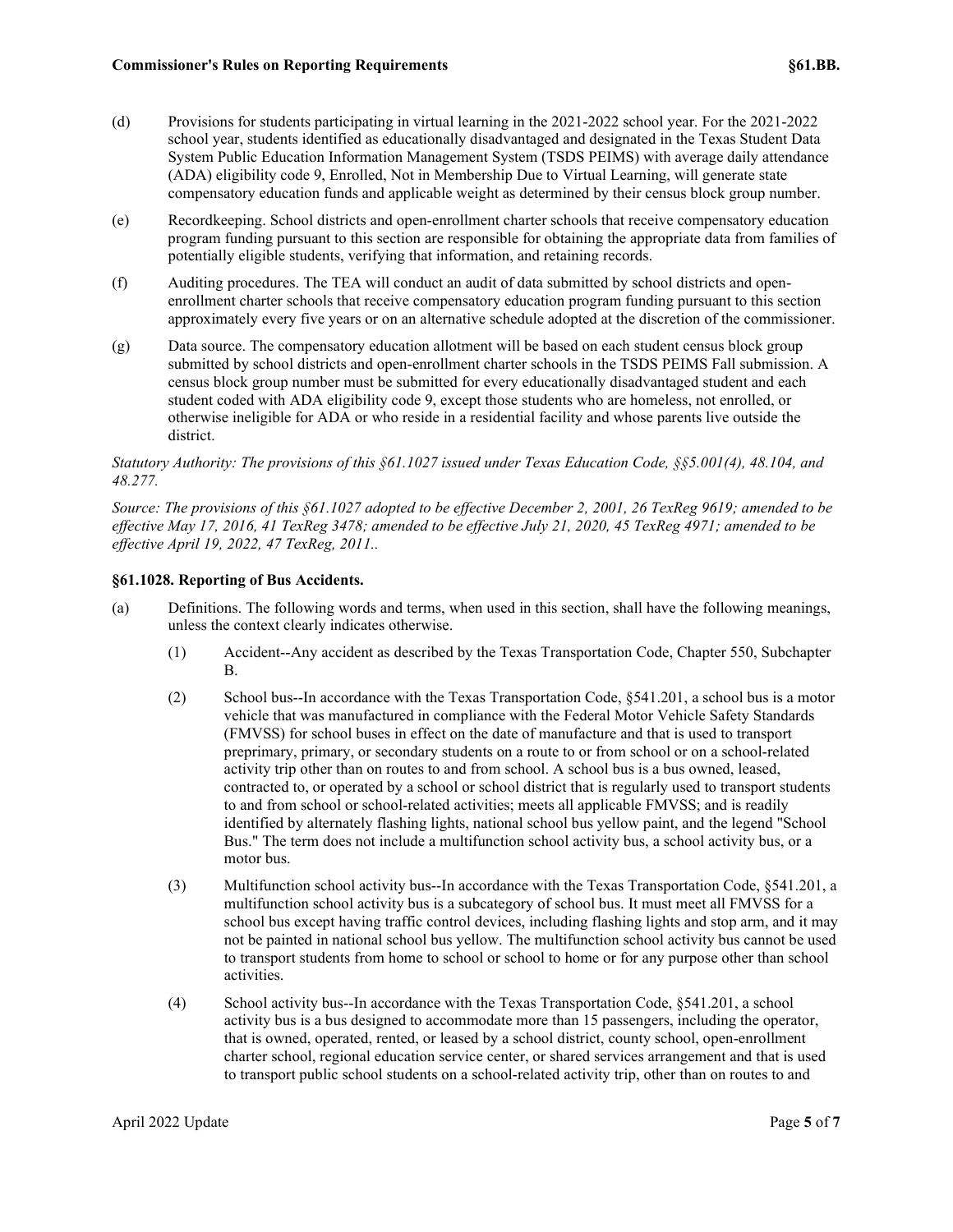from school. The term does not include a chartered bus, a bus operated by a mass transit authority, a school bus, or a multifunction school activity bus.

- (5) Motor bus--The term "motor bus" does not include a vehicle that meets the definition of a school bus, a multifunction school activity bus, or a school activity bus. A motor bus is:
	- (A) a commercial, motor transit-type vehicle owned or leased by the school district or the school district's commercial contractor that is designed to transport 16 or more passengers including the driver on school activity trips; or
	- (B) a transit-type bus operated by a mass/metropolitan transit authority when the school district contracts with the authority in accordance with Texas Education Code, §34.008, to transport students to and from school.

#### (b) Reporting.

- (1) School districts and open-enrollment charter schools shall report annually to the Texas Education Agency (TEA) the number of accidents in which their buses were involved in the past year. School districts and open-enrollment charter schools shall report the accidents in a manner prescribed by the commissioner of education. School districts and open-enrollment charter schools shall file annual accident reports to the TEA only in the period beginning July 1 and ending July 31 and shall include the following information in the report:
	- (A) the total number of bus accidents;
	- (B) the date each accident occurred;
	- (C) the type of bus, as specified in subsection (a) of this section, involved in each accident;
	- (D) whether the bus involved in each accident was equipped with seat belts and, if so, the type of seat belts;
	- (E) the number of students and adults involved in each accident;
	- (F) the number and types of injuries that were sustained by the bus passengers in each accident; and
	- (G) whether the injured passengers in each accident were wearing seat belts at the time of the accident and, if so, the type of seat belts.
- (2) A school district or open-enrollment charter school shall report a bus accident involving a school bus, a multifunction school activity bus, a school activity bus, or a motor bus if:
	- (A) the bus is owned, leased, contracted, or chartered by a school district or charter school and was transporting school district or charter school personnel, students, or a combination of personnel and students; or
	- (B) the bus was driven by a school district or charter school employee or by an employee of the school district's or charter school's bus contractor with no passengers on board and the accident involved a collision with a pedestrian.
- (3) A school district or open-enrollment charter school shall not report a bus accident involving a school bus, a multifunction school activity bus, a school activity bus, or a motor bus if:
	- (A) the bus was driven by a school district or charter school employee or by an employee of the school district's or charter school's bus contractor, the accident occurred when no passenger other than the school district's or charter school's driver or bus contractor's driver was on board the bus, and the accident did not involve a collision with a pedestrian; or
	- (B) the accident involved a bus chartered by a school district or charter school for a school activity trip and no school district or charter school personnel or students were on board the bus at the time of the accident.